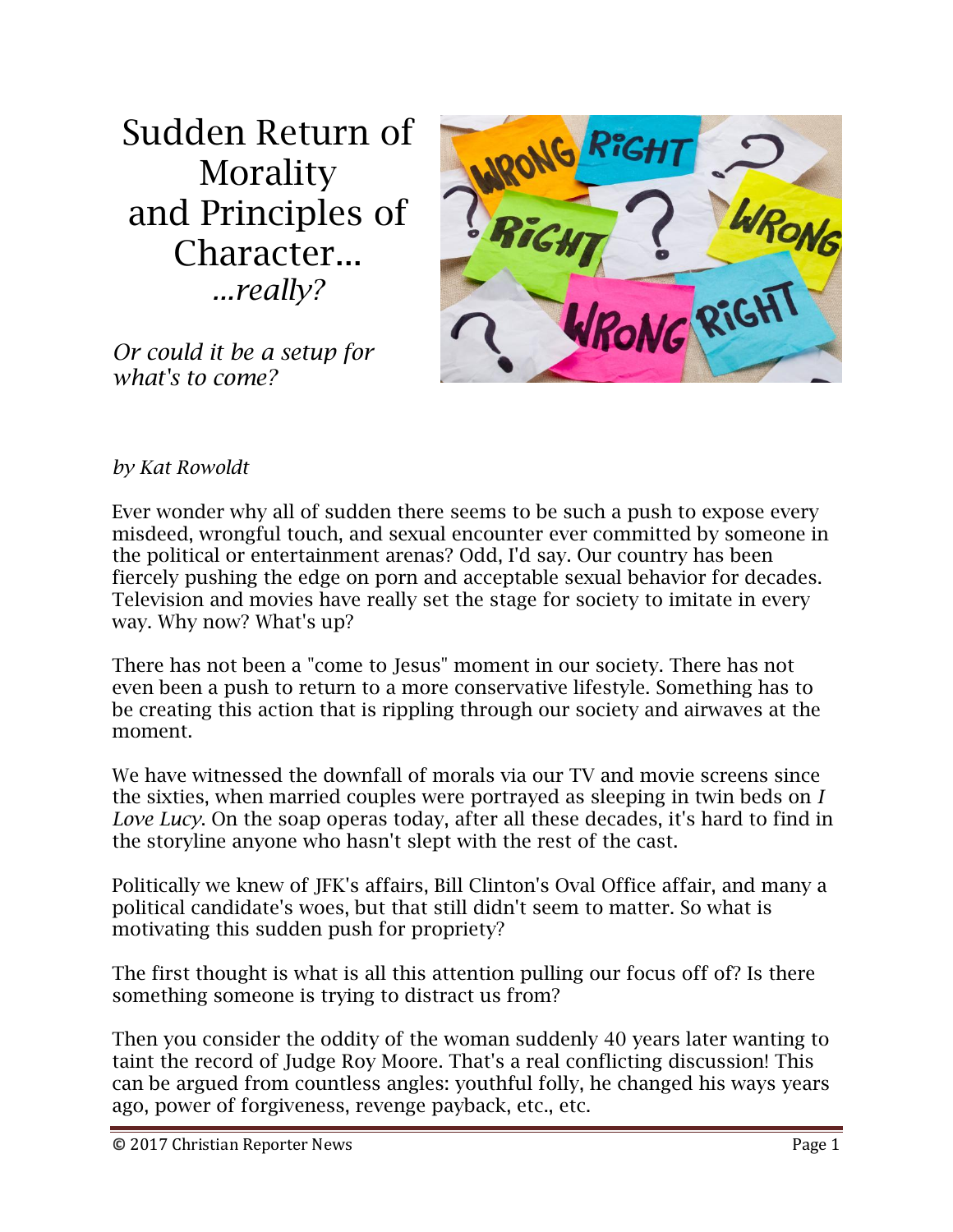My spirit kept pondering the complexity of the messages which are pressing in on our society at the same time. Since the beginning of time, it is known that sexual misbehavior has occurred. Prostitution is said to be the oldest profession. Culturally, there are some cultures that accept men having a "playmate" on the side while providing and caring for their family. Hugh Hefner, the founder of Playboy magazine, was considered to be the father of the sexual revolution not only in our country, but it reached around the world.

Yet, in our society, while the rules bend in all directions, we still seek after and desire people of strong principles and standards to be our leaders in whatever field we are examining. News of this type of behavior is devastating. Reputations are forever tarnished and destroyed by such "rumors." We are judging the person named as guilty without the right to their day in court.

So why is it happening now? What's motivating this sudden surge? Could it just be coincidental so many are reporting their perpetrators at the same time? Or is this simply a setup on a grand scale? One so masterfully planned, no one would imagine could have been orchestrated?

Food for thought! This may seem like a stretch of a wild imagination at this time, but take a moment and look at the various pieces which are potentially already in place, the grander goal of an organization, and the huge hurdle it needs to overcome.

Part of the Islamic civilization jihad plan in North America has been to move key people into prime leadership positions throughout our country, into various industries and arenas (political, education, military, law enforcement, entertainment, city and county offices, etc.). What better place to hear and see, to know who has been doing what, and then simply sitting on this type of, and other, information until the time is right. This may be part of the master plan which was exposed via a document (1991: *An Explanatory Memorandum of Agreement on the General Strategic Goal for the Group in North America)* used in the Holy Land Foundation Trial in Dallas, Texas in 2008, the largest successfully prosecuted financing and Hamas trial in U.S. history.

Next, news sources are sought to push the scandals out through main stream media (MSM) channels. They in turn contact the reported victims who have been listed one-by-one on data sheets over the years/decades to verify and build their news report.

The victims begin to get calls from these accredited news sources wanting to expose their story for the whole world to know how they were wrongfully treated all those years ago. It's payback time. It's money in their pocket time for the scars they've had to bare all these years.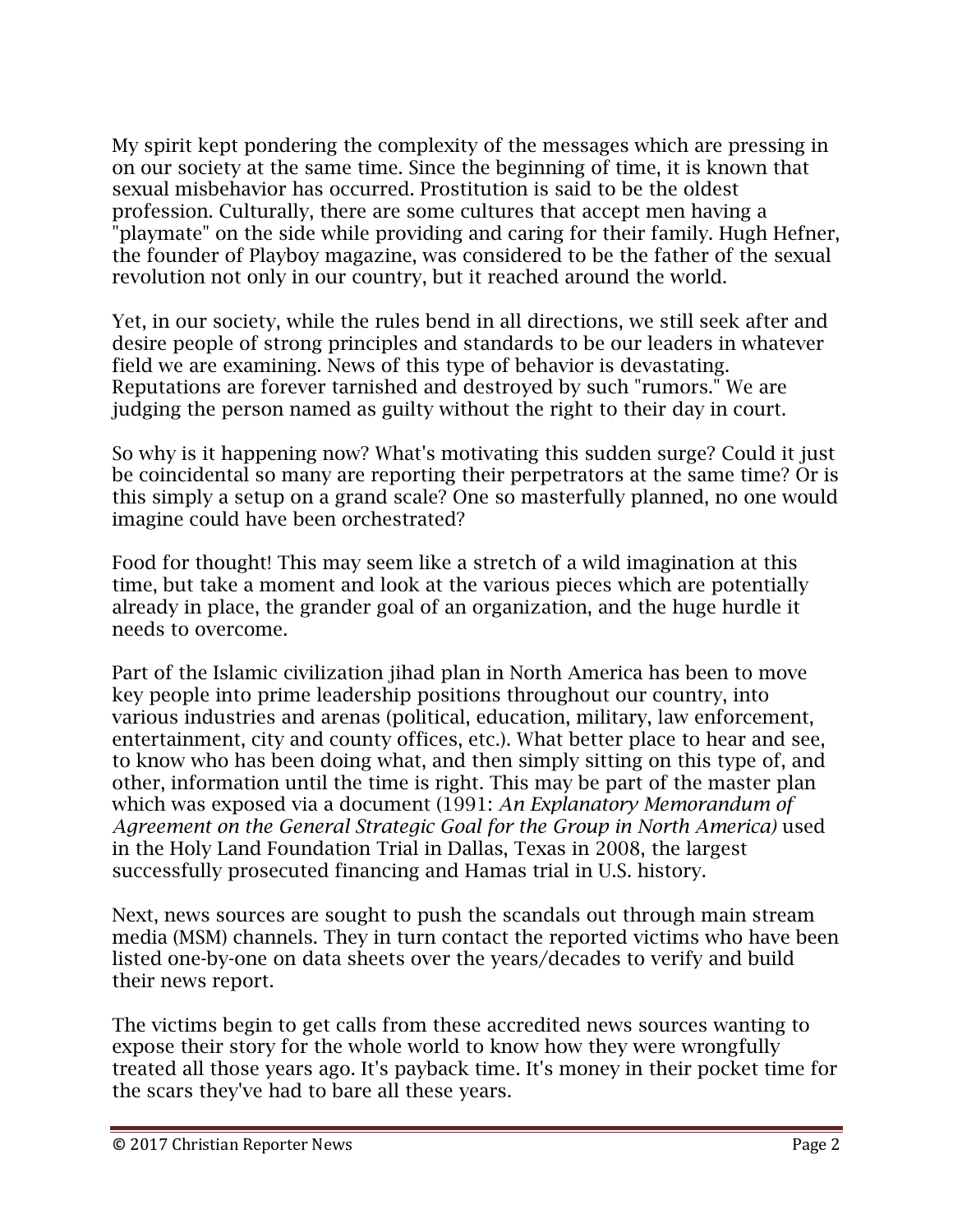## Why?

Think about the bullets which some men are sweating at this very moment wondering if they will be the next one called out on the carpet; be they politicians, media moguls, entertainers, athletes, etc. Think about how they are pondering if their political careers, business careers, mega-million empires will tumble if they are exposed. Consider the thoughts they are thinking about what they could use to defend themselves or better yet, stop this pending nightmare. Most would give almost everything for the sake of saving their precious reputations and money.

There is one sure way to stop this nightmare cold in its tracks, where no woman would risk reporting such a situation publicly. Only one sure-fire way to forever end the possibility of being exposed and losing everything. Under such pressure and stress, what an incredible time to suddenly support something typically they (political and other leaders) would be forever against in every sense of the word. Oh, how this very moment makes living under Sharia law appear to be a good thing.

## Huh???

Under Sharia law, a woman cannot report a rape or any sexual misconduct without four (4) male eye witnesses who will agree she was raped. In other words, rape and foul play become a thing of the past. The victim, male or female, will never say a word. To report such a thing without eyewitnesses means you were promiscuous and stoning to death is your reward. That's Sharia law.

What an amazing set-up to create a need for men to think differently about Sharia. Sharia is Islamic law. Islam is Sharia. Sex is and always has been a powerful driving force. How many men in power at this very moment are looking for a solution to this problem we could call "ghosts from their past?" God help us if that is what is behind this sudden push for morality.

Crazy it sounds. Far-fetched it may seem. But what logic can you put forth to explain the sudden exposure of men's misdeeds all over the country without a known driving force? Give it 3-5 years to sink in. Give it 5-7 years to become a reality.

Who would have ever dreamed our society would be supporting sanctuary cities where murderers, drug dealers, and felons can roam the streets without recourse? When in our history could people be deported numerous times, only to return, murder someone, and stand trial and have their "past" misdeeds hidden from jurors during the trial? Would you have ever dreamed people who